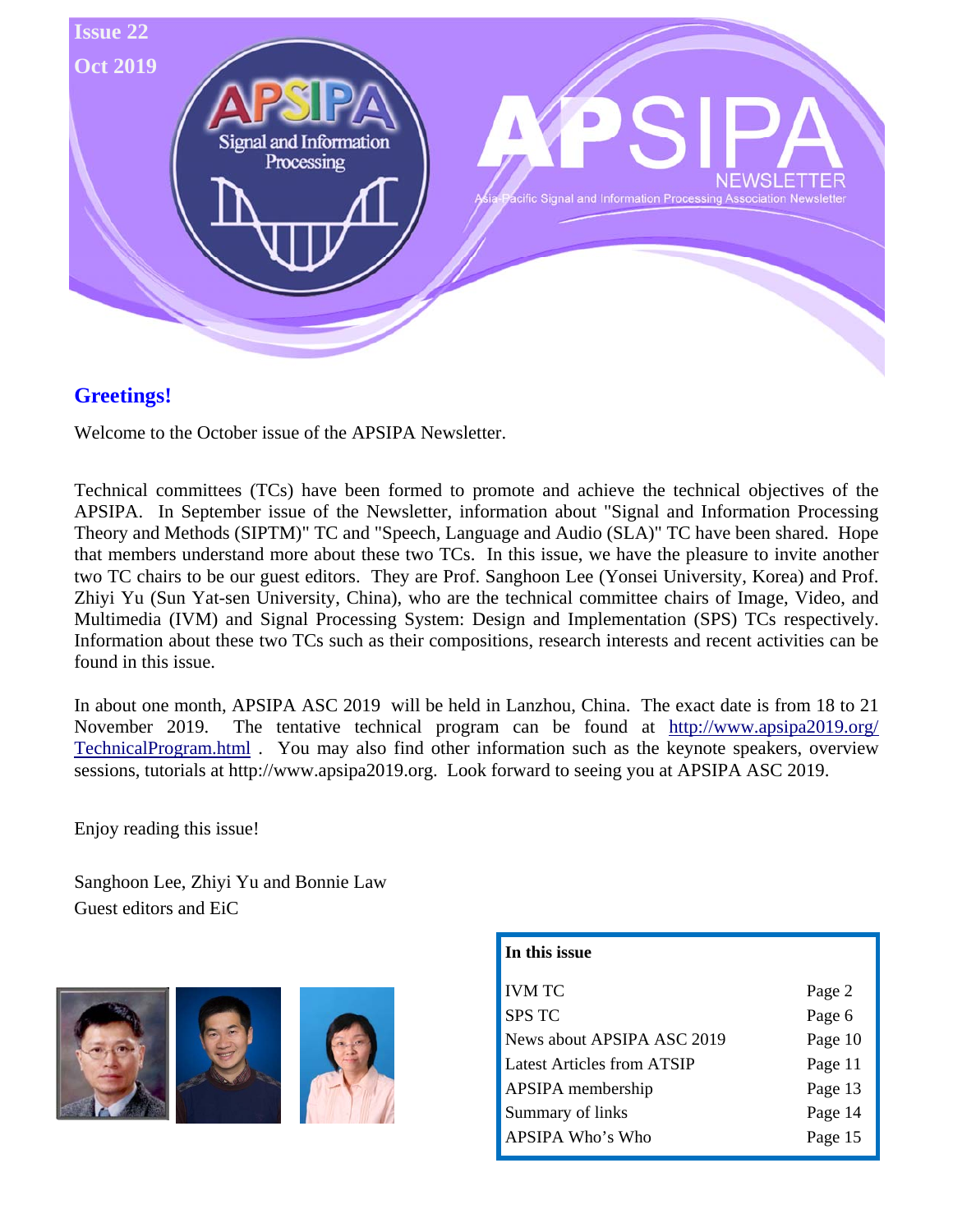# **Image, Video and Multimedia (IVM) TC**

 **Prof. Sanghoon Lee** 

 Yonsei University (Korea) http://insight.yonsei.ac.kr



## Message from TC Chair

In APSIPA community, we are able to look at the diversity of others, and let the others feel our color while pursuing our meaningful life. In this sense, it is important to be getting familiar with each other. We should carry on while hearing the breath of each other even via an email to say "It is very nice to meet you". I believe that the founders of APSIPA knew that such way would be meaningful, and someone on the intersection of choices would inherit him. Working for the APSIPA organization as a member brings us difficulty and responsibility. When we see the gentle lives of those around us, it will bring us new energy and we can feel the warmth we pass through the time given to us as TC members. There has been several issues for the IVM-TC in 2019. As always, new members joined, and some previous members have been taking a break for a while. During the year, TC activity has been being conducted among the members with the following issues:

- 1) APSIPA Trans. Special Issue;
- 2) APSIPA ASC 2019 Special Session;
- 3) Friend Labs. for Mutual Interests;
- 4) ICIP 2019 Lunch Event;
- 5) Newsletter.

Towards this, I have sent emails frequently, either collectively or personally, to seek cooperation with TC members. With the help of many TC members, we have carried out those activities without much difficulty. In this newsletter, we would like to summarize the activities we have done so far, and to share the information with the society members. Personally, the most memorable thing is the lunch time at ICIP2019, Taipei, where we could open our mind and say hello to each other. I think that this event could make our future APSIPA activity much smoother. Finally, we hope that the new chair and vice chair of our TC will have better teamwork and breathe together with our members to achieve more rewarding TCactivities, and I look forward to seeing the development of APSIPA IVM-TC in the future.

## IVM Technical Committee, and New Members 2019

Image, Video and Multimedia (IVM) technical committee is one of the technical committees of APSIPA at http://www.apsipa.org/TC/IVM.html. As announced at http://www.apsipa.org/TC/IVM.html, currently, the IVM TC has 38 members including chair (Sanghoon Lee) and past chairs (Yo-Sung Ho, Oscar Au, Jiwu Huang, Supavadee Aramvith). According to by-laws, from the election of 2018 and 2019, 9 and 8 members joined in the IVM-TC, respectively.

For 2018,

Celia Shahnaz - Bangladesh University of Engineering and Technology

Engin Erzin – Koc University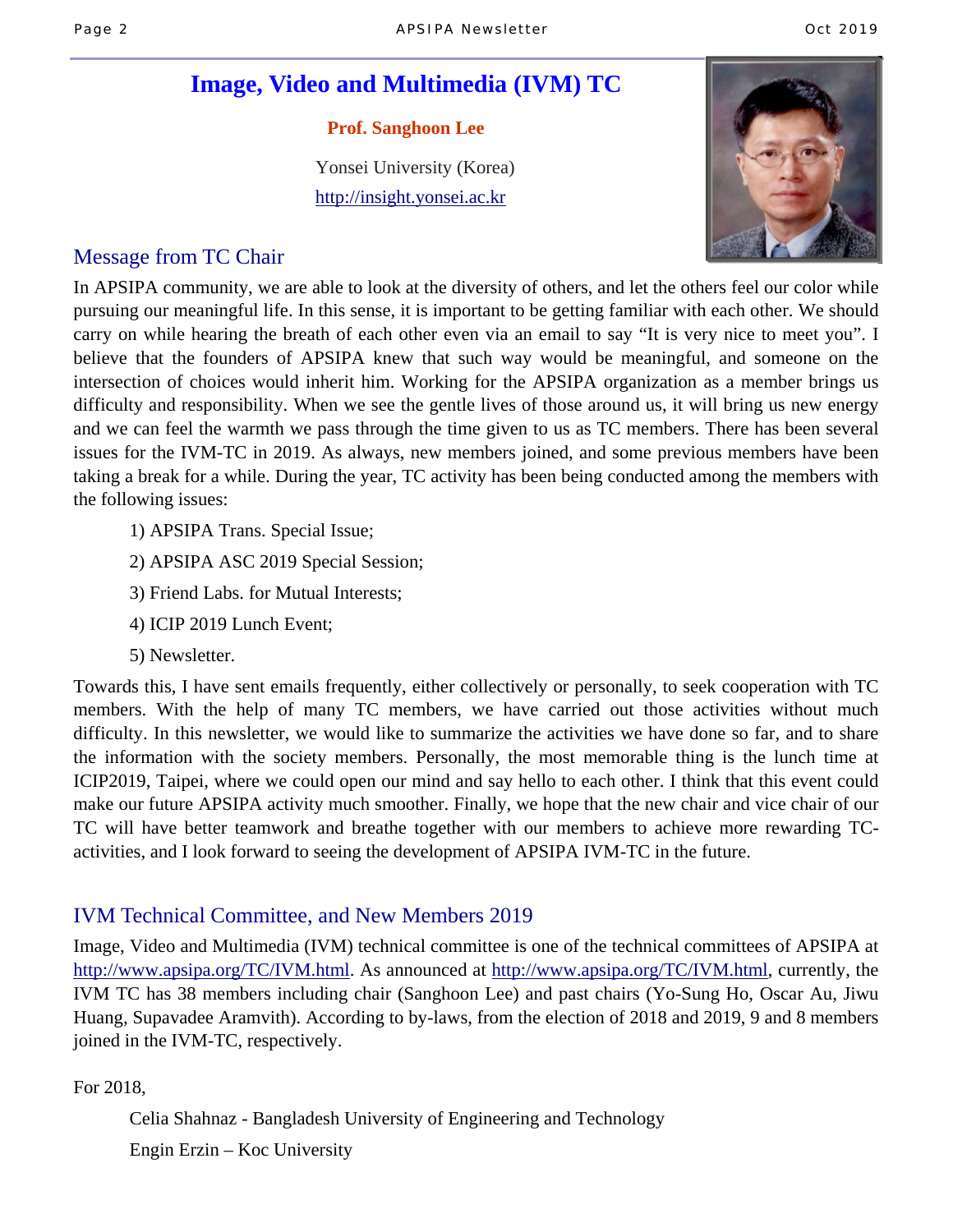Huihui Bai - Beijing Jiaotong University Jae Young Sim - Ulsan National Institute of Science and Technology Jewon Kang - Ewha Womans University Junhui Hou – City University of Hong Kong Kenjiro Sugimoto - Waseda University Shogo Muramatsu - Niigata University Yukihiro Bandoh - Tokyo University of Agriculture and Technology and for 2019, Chul Lee - Dongguk University Yoonsik Choe - Yonsei University Chi-Chun Lee - National Tsing Hua University Zhibo Chen - University of Science and Technology of China King Ngi Ngan - University of Electronic Science and Technology of China Na Lv - University of Jinan Yo-Sung Ho – Gwangju Institute of Science and Technology Marie Katsurai - Doshisha University

Recently, as the deep learning technologies have been developed, a lot of new paradigms have been shifted in the field of image, video and multimedia. In particular, the traditional cross fields among different majors now have been studied without so many barriers (ex. computer graphics and computer vision). Researchers have been making huge efforts to build up new technologies over artificial intelligence. Along with this trend, the IVM-TC technical committee has been undertaking the tasks in calling for organizing special sessions for APSIPA ASC2019 and special issues for APSIPA Trans. on SIP. In addition, our members have collaborated with each other through academic activities (ex. organizing academic seminars and making mutual collaboration agreements).

### Organizing Special Sessions for APSIPA ASC 2019

For APSIPA ASC 2018, 7 special sessions out of the total 42 special sessions had been presented under the IVM fields. For APSIPA ASC 2019, we have 5 special sessions out of the total 28 special sessions under the IVM fields. Among the five, two sessions were organized by the IVM-TC titled "Technologies for A Maximized Experience of Multi-dimensional Content: from 2D, 3D Modeling to An Objective Assessment" (Sanghoon Lee, Chia-Hung Yeh), and "Advanced Topics on High-dimensional Data Analytics and Processing" (Supavadee Aramvith, Shogo Muramatsu).

#### Friend Labs Activities

1) The TC-chair shared his developments in IVM research, education, etc with Ph.D. students under the advisor Hui Bai, who is the current an IVM-TC member, at Beijing Jiatong University in Sep. 12, 2019. During the visiting, he gave a talk titled "Data Driven based QoE measurements" summarized as "we consider the deep convolutional neural network (CNN) based QA tasks which analyze the human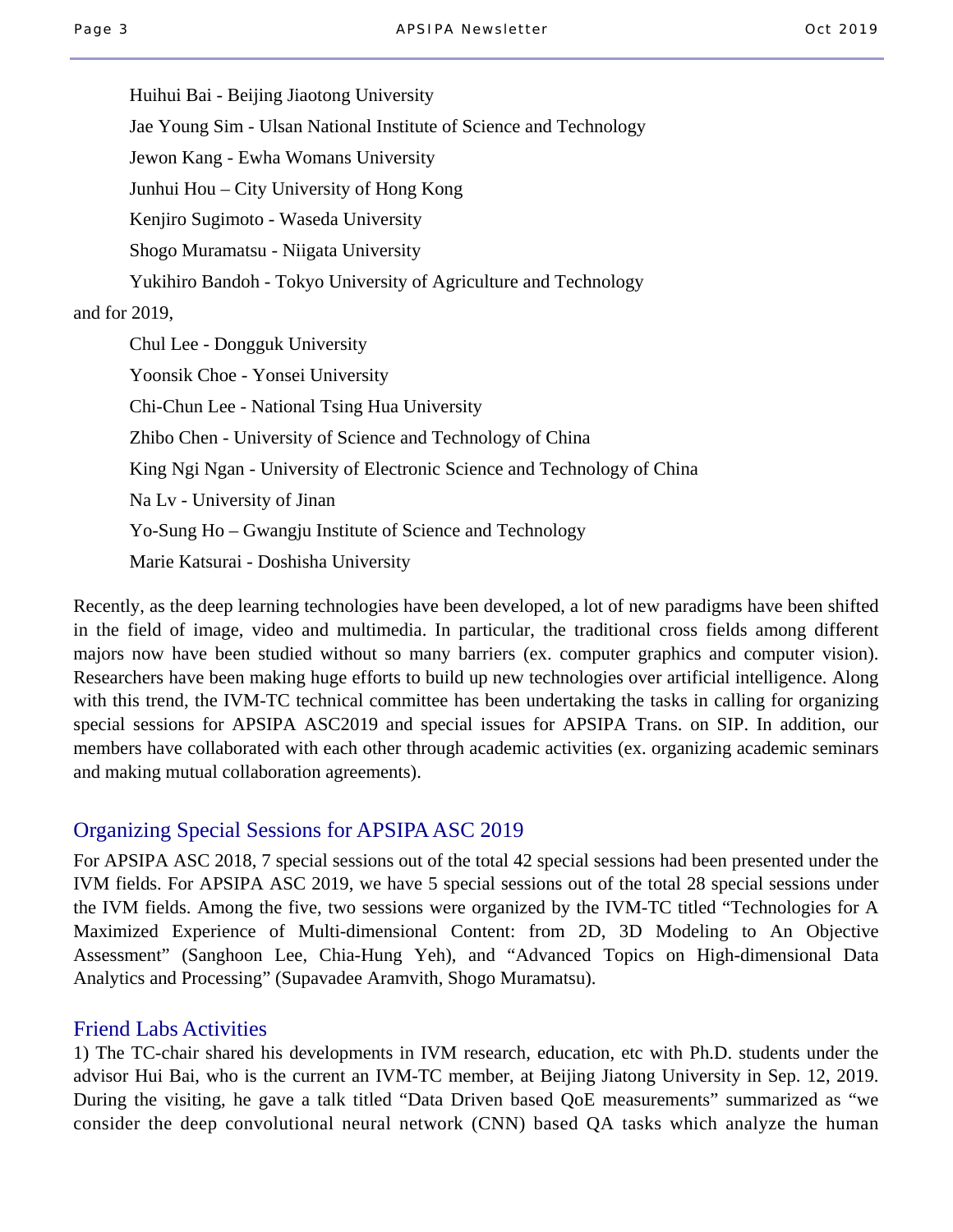perception more accurately. Recently, CNN has emerged as a core technology while breaking most performance records in the area of artificial intelligence via intensive training in accordance with the massive dataset. The main motivation of this speech lied in finding new insight into human perception analysis for QoE evaluation through visualization of intermediate node values".



2) The TC-chair and Vice TC-chair made an agreement for Memorandum of Agreement (MoA) on Collaborative Research via "Joint Research Laboratory, JRL" between National Taiwan Normal University and BEST Institute of Information Technology at Yonsei University. This MoA contains a statement of pursing collaborative research between the two institutes in regard to 1) Joint R&D activity; 2) Fostering collaborative research via visiting partner's institute; 3) Producing co-authored conference or journal publication.

### APSIPA Transactions on Signal and Information Processing

For the special issue of APSIPA Trans. on SIP, we considered several topics of covering the mutual interests among TC members, and reached a topic: Special Issue on "Data-Driven Image, Video and Multimedia Content Analysis: the Current and the Future". Prof. Yeh, Prof. Tanaka and Prof. Bai were willing to be the guest editors and we advertised this issue to members. The aim of this special issue is to provide researchers and professionals with high-quality tutorial-style papers addressing the latest advances in the design, development, and deployment of data-driven based signal processing analysis technologies for various applications. Based on this experience, any recent topics would be great to follow the trend and to exchange our mutual interests. In addition, it is necessary to setup the issue once the topic is consented among members.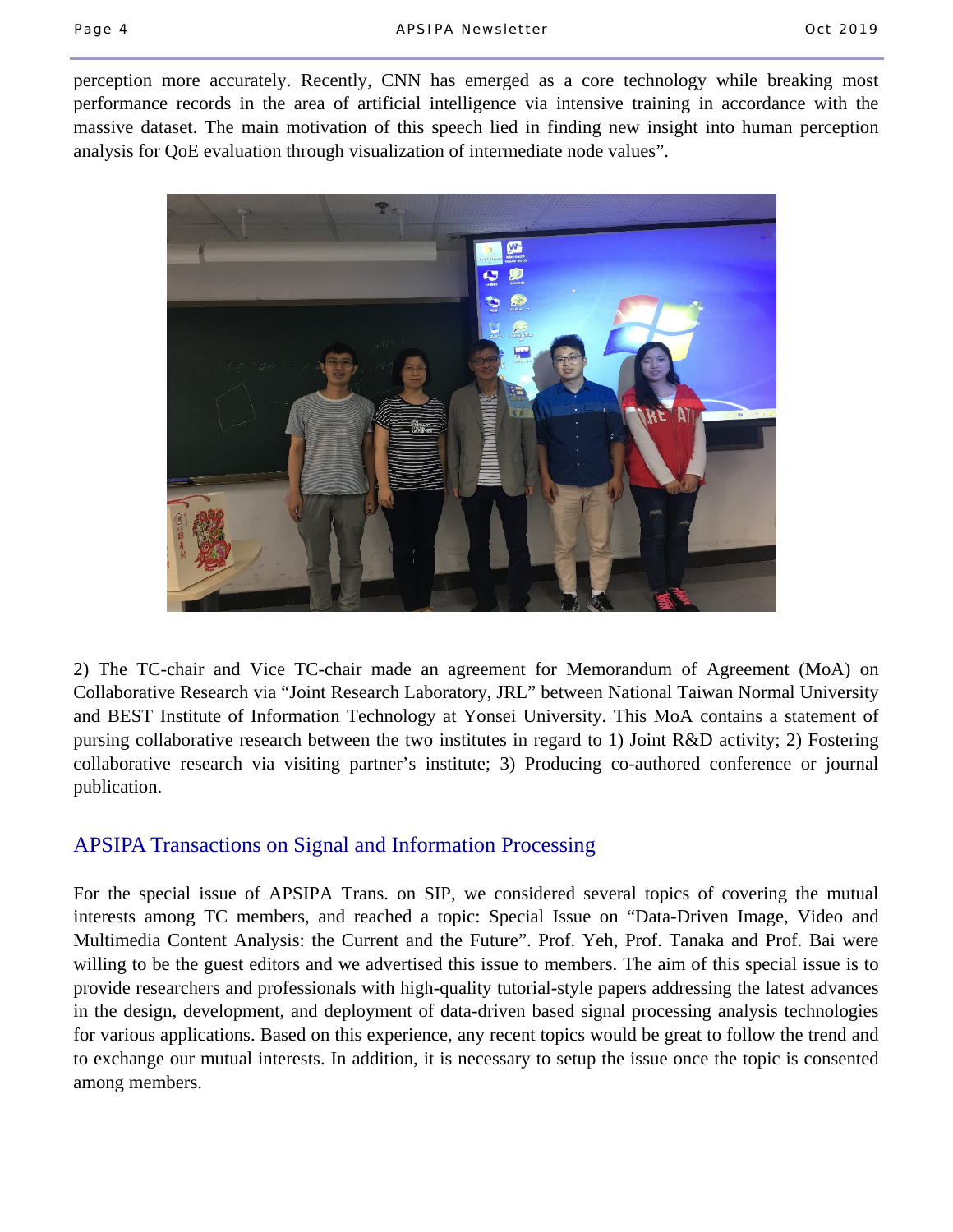### APSIPA TC lunch at ICIP 2019

While working on APSIPA-TC and personally sending an e-mail to each TC member, I felt that it is necessary to have friendship among the members. Even if we have the regular TC meeting once a year at APSIPA ASC, I think that it would be difficult to exchange our academic experience organically among members. Timely, ICIP2019 was held in Taiwan, and I expected that many IVM TC members would attend the conference. So I suggested to Prof. Chung-Nan Lee (VP-Technical Activities) for a lunch together, and he was happy to go ahead. I am sure that the lunch time provided a valuable opportunity to know each other, and we have become more friendly with each other through our conversations. In particular, Prof. Wan-Chi Siu, who is the past APSIPA president, joined the lunch, and we could feel his warm mental support for the APSIPA TC activity. In the future, it is very recommended to have such exchanges through ICIP conferences, etc., which would have a significant impact on TC-Membership. Below is the photo of 12 attendees who attended the banquet: Daniel P. K. Lun, Mingyi He, Jiaying Liu, Toshiaki Fujii, Xiangui Kang, Chul Lee, Shogo Muramatsu, Jae Young Sim, Sanghoon Lee, Wan-Chi Siu, Chung-Nan Lee, and Yuming Fang.

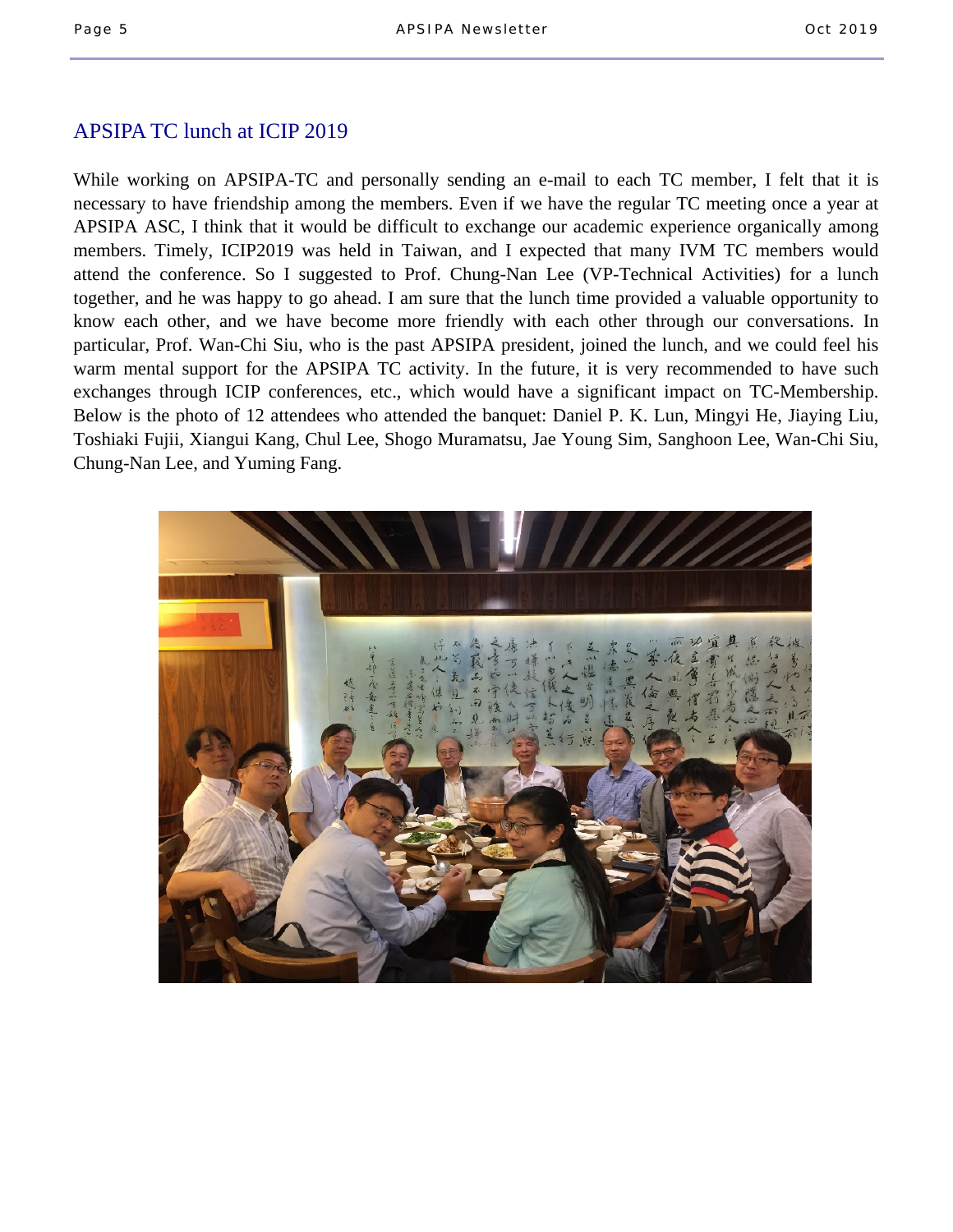# **Signal Processing Systems: Design and Implementation (SPS) TC**

#### **Prof. Zhiyi Yu**

 Sun Yat-sen University (China) http://seit.sysu.edu.cn/teacher/127

## Introduction of SPS and TC Members

Signal Processing Systems: Design and Implementation (SPS) is one of the technical committees of APSIPA. It is established to promote advancement and exchange of the research fields of design and implementation related to signal processing systems in the Asia-Pacific region. The fields of interest include analog/digital LSI and systems, hardware/software systems, AI and deeplearning accelerator and system, image/video processing and coding systems, multimedia systems, computer vision/graphics systems, speech/audio processing systems, VLSI communication systems and design methodologies and CAD tools for signal processing systems.

SPS has over 30 TC members from China, Japan, Korea, Taiwan, Indonesia, Singapore, and Malaysia. The key members of SPS TC members include:

 Chair: Zhiyi Yu, *Sun Yat-sen University, China* Vice-Chair: Hiroshi Tsutsui, *Kyoto university, Japan* Secretary, Jia-Ching Wang, *National Central University, Taiwan* Mentor, Akinori Nishihara, *Tokyo Institute of Technology, Japan* Past-Chair, Takeshi Ikenaga, *Waseda University, Japan* Past-Chair, Gwo Giun Lee, *National Cheng-Kung University, Taiwan* Past-Chair, Jiun-In Guo, *National Chiao-Tung University, Taiwan* 

You may find more information about SPS TC at http://www.apsipa.org/TC/SPS.html.

The TC chair of SPS is Prof. Zhiyi Yu from Sun Yat-Sen University, China. His webpage is http:// seit.sysu.edu.cn/teacher/127 and email is yuzhiyi@mail.sysu.edu.cn . His research intrest focus on the next generation processor design & signal processing system design, such as: on-chip interconnect, in-memorycomputing, circuits and systems based on nonvolatile devices, and circuits and system for AI applications. Sun Yat-sen University locates at Guangdong Province of China, close to Hong Kong and Macau. It is one of the most advanced areas in China. These cities together are called the Bay Area of China. We welcome new members join Sun Yat-sen University and our group.

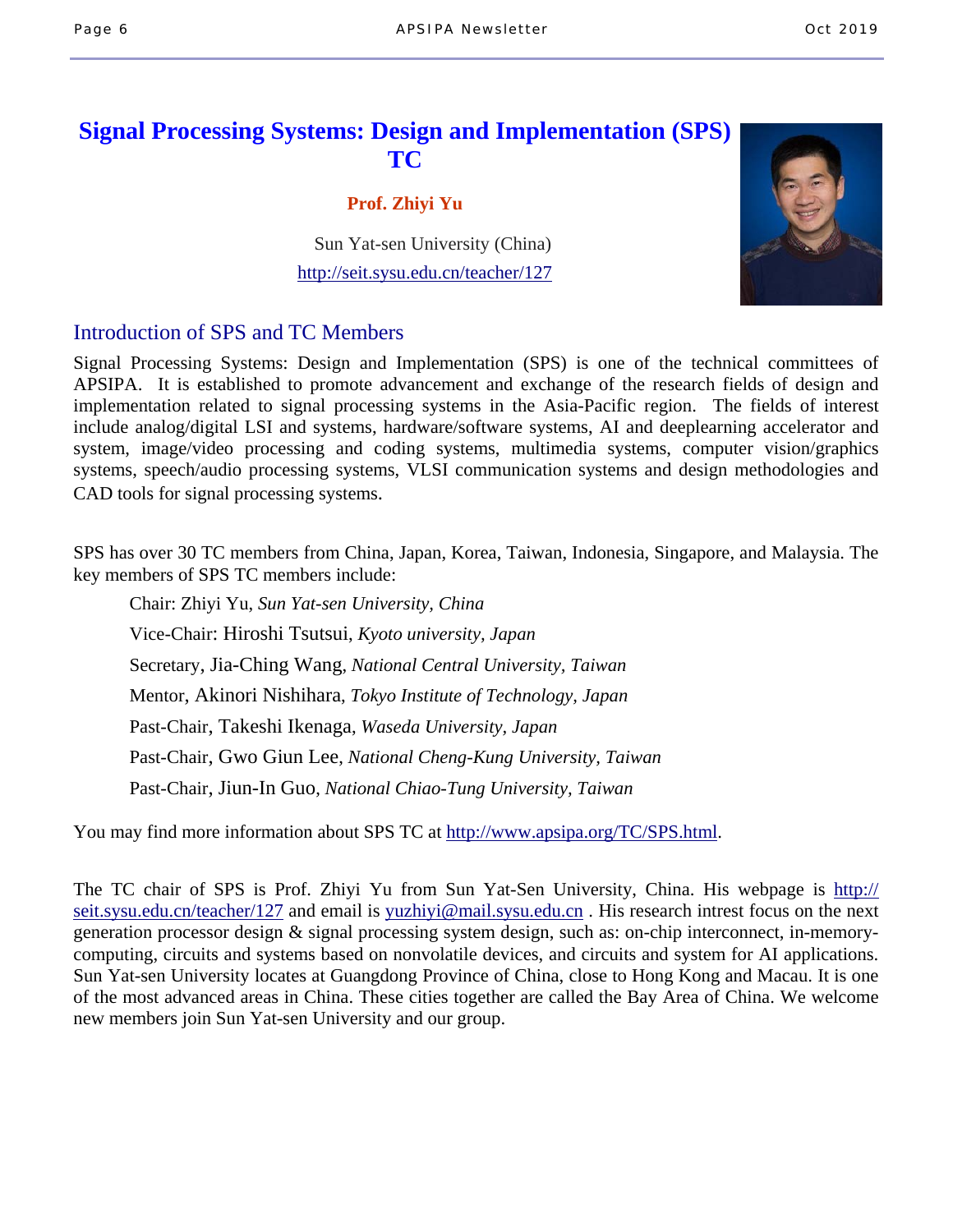

Fig 1. The research group of Prof. Zhiyi Yu



Fig. 2: Sun Yat-sen University locates at the Bay Area of China, we welcome new faculties member to join

## Special sessions in APSIPA ASC 2019

This year SPS will organize four special sessions and two regular sessions in APSIPA ASC 2019. The four special sessions cover the areas of 5G communication, AI, and Video/Image processing, including:

### 1) Advanced Signal Processing for 5G Communication, chaired by Prof. Na Chen and Minoru Okada

Abstract: The upcoming 5th Generation (5G) wireless communication network is expected to support enhanced mobile broadband, ultra-reliable and low latency for flexible access and diverse services. While for 5G different functional splits of the processing in the core network and the access network are discussed in many works, still a very high-capacity connection will be required. In order to meet the exponentially increasing traffic demand of 5G, research on ultra-high speed data transmissions, exceeding the transmission limit of conventional signal, has been carried out across the globe. The related problem has been largely investigated in both theory and algorithm aspects. Researchers are carrying out a number of promising solutions for long-haul high-capacity systems, such as multicarrier modulation, phase beamforming, etc., bearing fruitful applications. The advanced signal processing schemes are promising to offer great reliability and flexibility in the design, deployment, and operation of 5G communication networks.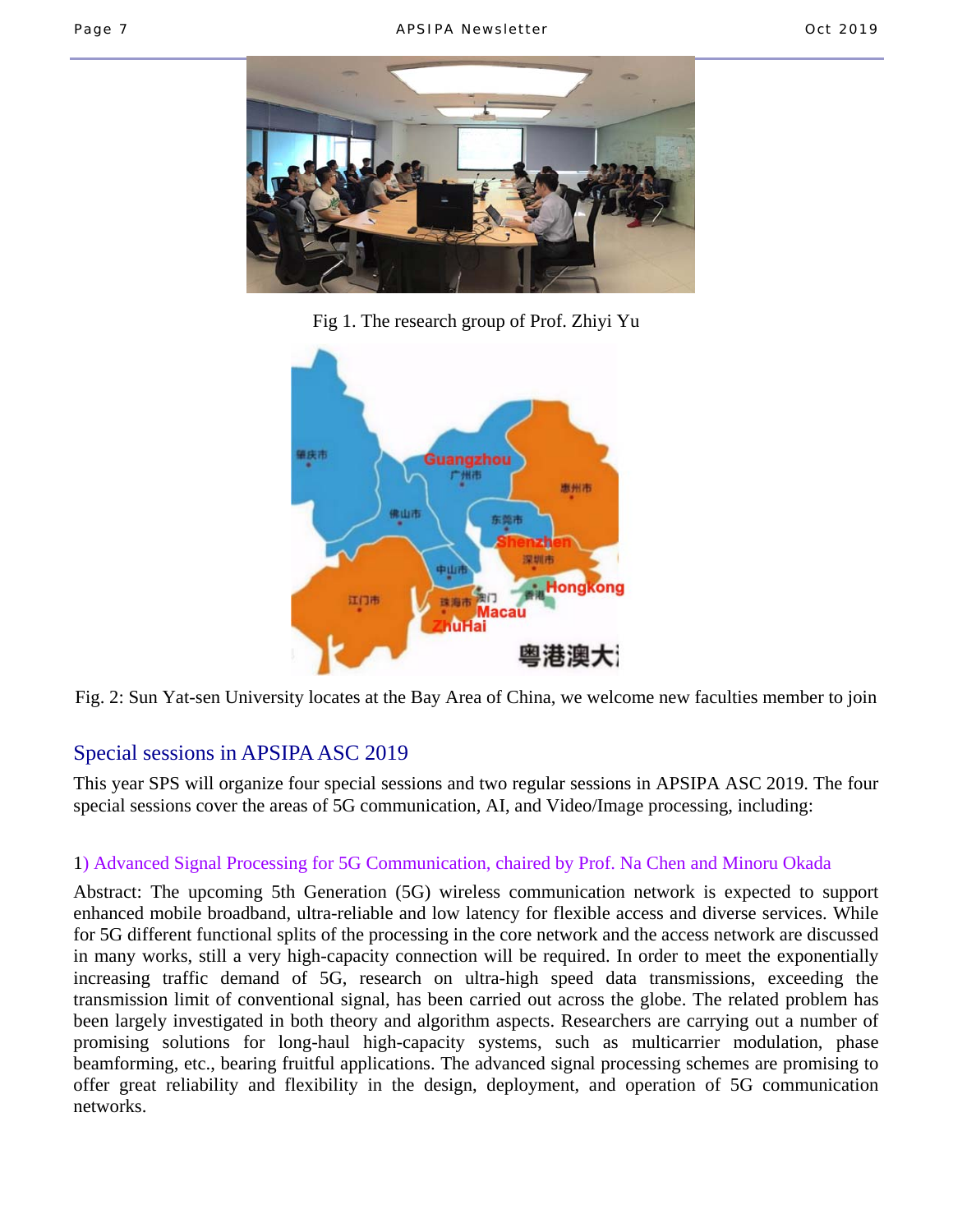This special session invites contributions revolving around the current state-of-the-art advances in theory, algorithms and applications of the signal processing for 5G communication, with the goals to highlight new achievements and developments and promising new directions and extensions. Both survey papers and the papers of original contributions that enhance the existing works are also highly encouraged.

#### 2) Lightweight Signal Processing and Machine Learning for Embedded Applications, chaired by Hakaru Tamukoh and Hiroshi Tsutsui

Abstract: Recent advancements in machine learning have opened up a significant opportunity in both cloud and edge computing applications. Machine learning is traditionally thought of as a software domain task on cloud computing, whereas edge computing-based design is firmly in a hardware domain. To bridge this gap, real-time processing and limitation of memory and circuit resources on edge devices should be considered. This special session discusses lightweight signal processing and machine learning theories, algorithms, and applications for edge computing. Prospective papers in the special session propose lightweight algorithms for the training of deep neural networks and machine learning, and image processing for embedded applications.

#### 3) Deep Learning Systems for Cloud, Fog, and Edge Computing, and Applications, chaired by Jia-Ching Wang

Abstract: Deep learning has achieved great success in numerous perceptual tasks (e.g., object detection, image understanding, and speech recognition). At the same time, the number of end devices, such as IoT (Internet of Things) devices, has dramatically increased. These devices usually aim at some machine learning-based perceptual tasks or applications as they are often directly connected to sensors (e.g., cameras) that continuously capture a large quantity of input data. However, traditional cloud-based infrastructures have been not enough for the demands of the current state of machine learning systems on end devices due to some limitations. Some major issues include the associated communication costs, latency, security, and privacy concerns induced by current cloud-based infrastructures. Therefore, the concepts of fog and edge computing have been recently proposed to alleviate these limitations by moving data processing capabilities closer to the network edge. This special session will focus on all aspects of deep learning network architectures, algorithms, and applications, with particularly emphasizing on exploring recent advances in deep neural networks over the cloud, fog, edge, and end devices.

#### 4) High Performance Video Processing and Image Identification, chaired by Prof. Junyong Deng

Abstract: With a continue push for higher coding efficiency, higher resolution, and more sophisticated video applications and high efficient image identification, it has gained more attention on how to improve the performance and energy efficiency of multimedia processing in both industry and academia. This session focuses on, but not limited to, the following areas: 1) algorithm optimization of video processing. 2) innovative communication structure. 3) performance characterization and optimization of video coding. 4) performance characterization and optimization of image identification. 5) advanced computation approach. 6) algorithm, implementation, and application of deep learning.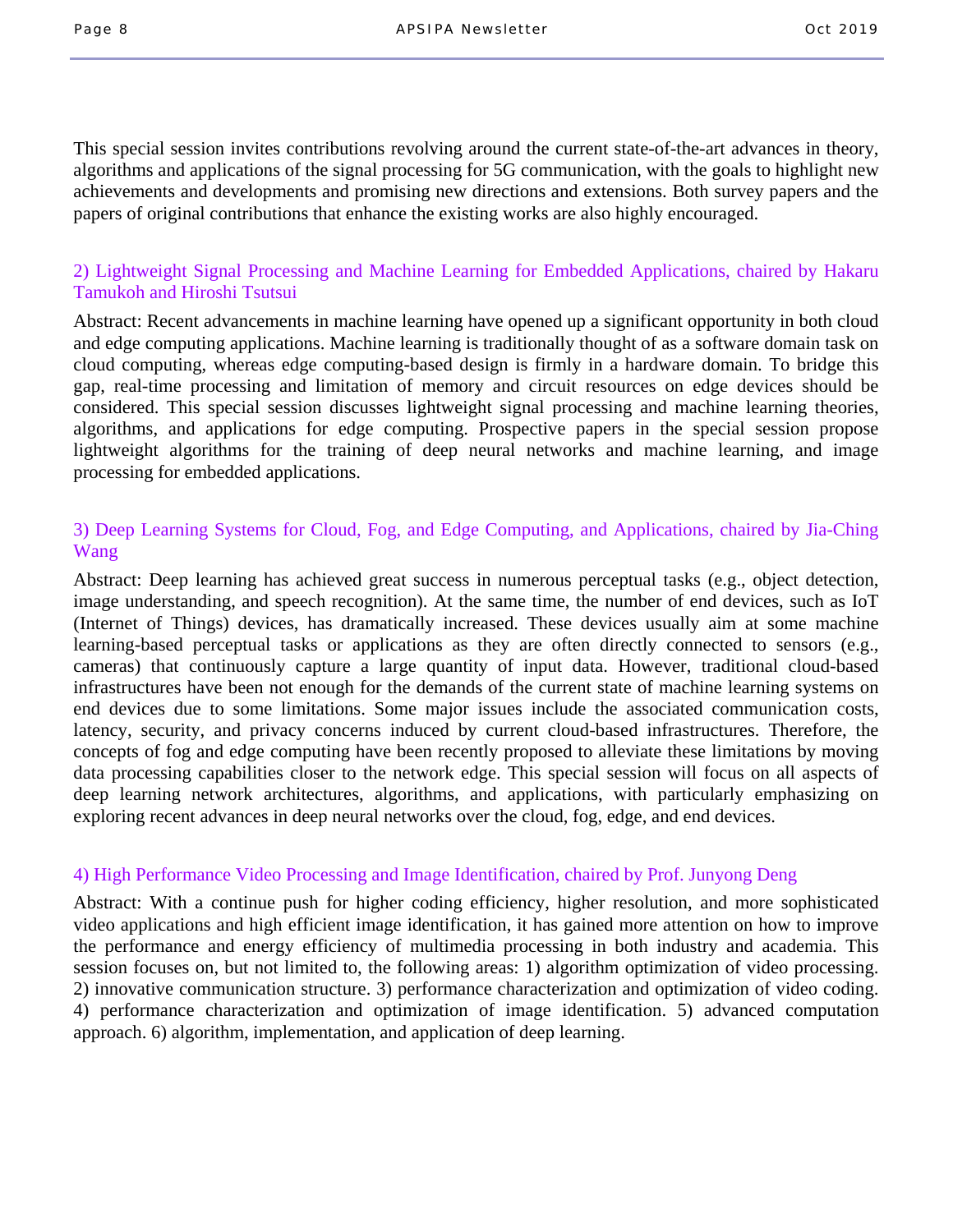### **Activities**

We also had some activities to promote the impact. For example, we invite professors from Macau, Hong Kong and Shanghai to give lectures in Guangzhou, and discuss the recent advancement of IC design; Prof. Zhiyi Yu is invited to give a talk in the 2<sup>nd</sup> China Symposium on Cognitive and Hybrid Intelligence in Xi'AN, to introduce the design of domain-specific processors.



Fig. 3: We invite professors from Macau, Hong Kong and Shanghai to give lectures



Fig. 4: Prof. Yu is invited to give a talk in the 2<sup>nd</sup> China Symposium on Cognitive and Hybrid Intelligence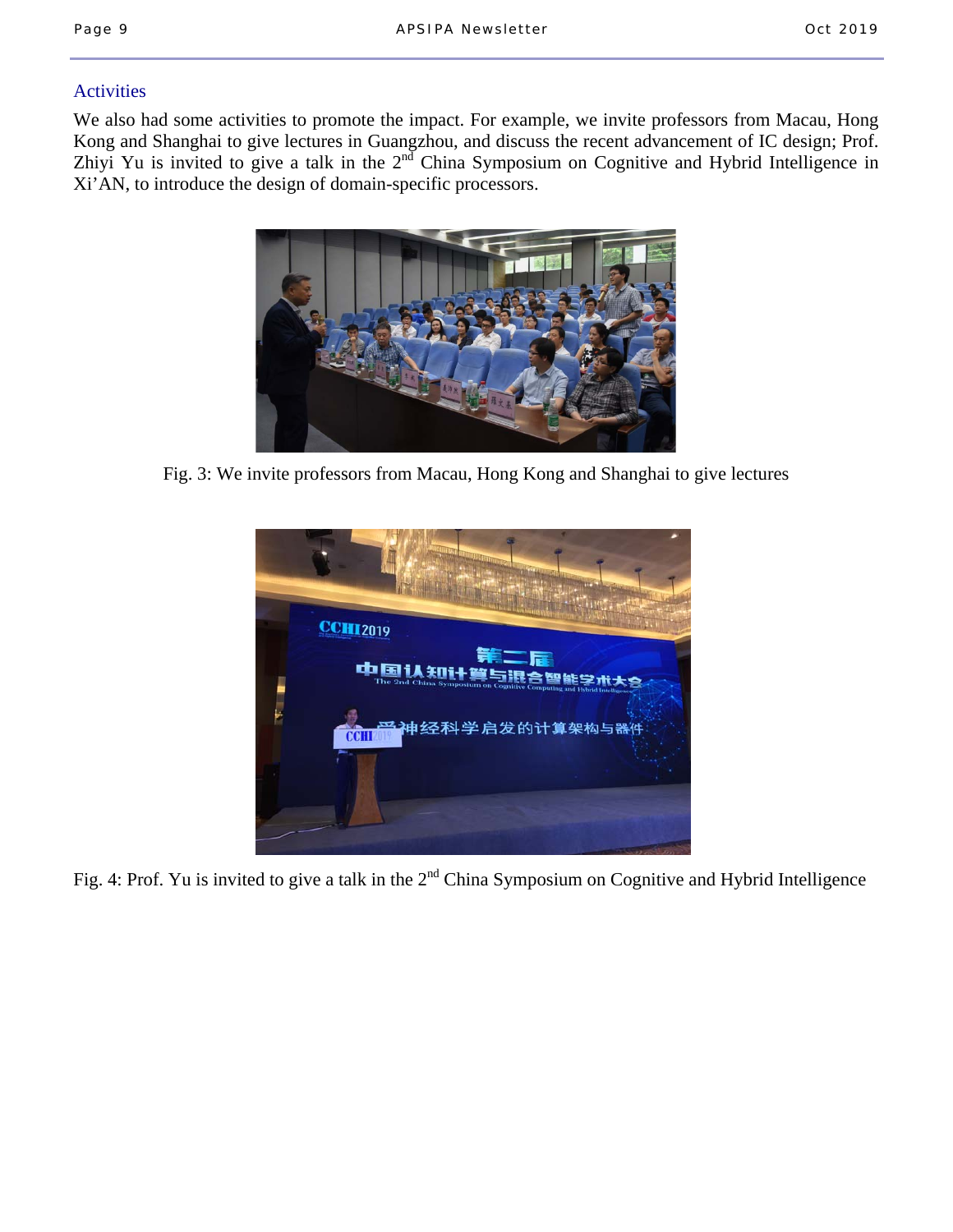# **News about APSIPA ASC 2019**

**Prof. Dong Wang** 

Tsinghua University (China)

http://wangd.cslt.org/



APSIPA ASC 2019 (www.apsipa2019.org) is the 11th annual conference organized by Asia-Pacific Signal and Information Processing Association (APSIPA). It will be held on November 18-21, 2019 in Lanzhou, China. The technical program is now available at http://www.apsipa2019.org/TechnicalProgram.html. Key events are summarized as follows

#### 18 Nov 2019 (Monday)

| $09:30 - 11:30$ | Tutorial 1: Tensor Component Analysis, <i>Yipeng Liu</i>                      |
|-----------------|-------------------------------------------------------------------------------|
|                 | Tutorial 2: Speech Enhancement based on Deep Learning and Intelligibility     |
|                 | Evaluation, Yu Tsao and Fei Chen                                              |
|                 | AutoWare workshop: Alexander Carballo and Qingguo Zhou                        |
| $13:30 - 15:30$ | Tutorial 3: Fundamental and Progress of Deep Learning Based Statistical       |
|                 | Parametric Speech Synthesis, Zhenhua Ling                                     |
|                 | Tutorial 4: Few-Shot Learning, Adversarial Learning, and Their Applications,  |
|                 | Jen-Tzung Chien and Zhanyu Ma                                                 |
|                 | AutoWare workshop: Alexander Carballo and Qingguo Zhou                        |
| $16:00 - 18:00$ | Tutorial 5: Fundamental and Progress of Immersive Visual Media Communications |
|                 | Yo-Sung Ho                                                                    |
|                 | Tutorial 6: Signal Enhancement for Consumer Products, Akihiko Sugiyama        |
|                 | AutoWare workshop: Alexander Carballo and Qingguo Zhou                        |
| $19:00 - 21:00$ | <b>Welcome Reception</b>                                                      |

#### 19 Nov 2019 (Tuesday)

| 08:30-09:00  | <b>Open Ceremony</b>                                                      |
|--------------|---------------------------------------------------------------------------|
| $9:00-10:00$ | Keynote 1: Transfer Learning: from Bayesian Adaptation to Teacher-Student |
|              | Modeling, Chin-Hui Lee                                                    |

#### 20 Nov 2019 (Wednesday)

| 09:00-10:00 | Keynote 2: Digital Retina—Improvement of Cloud Artificial Vision System from |
|-------------|------------------------------------------------------------------------------|
|             | Enlighten of HVS Evolution, Wen Gao                                          |
| 18:40-19:10 | <b>APSIPA General Assembly</b>                                               |

#### 21 Nov 2019 (Thursday)

09:00-10:00 Keynote 3: Applying Deep Learning in Non-native Spoken English Assessment, *Kate Knill*

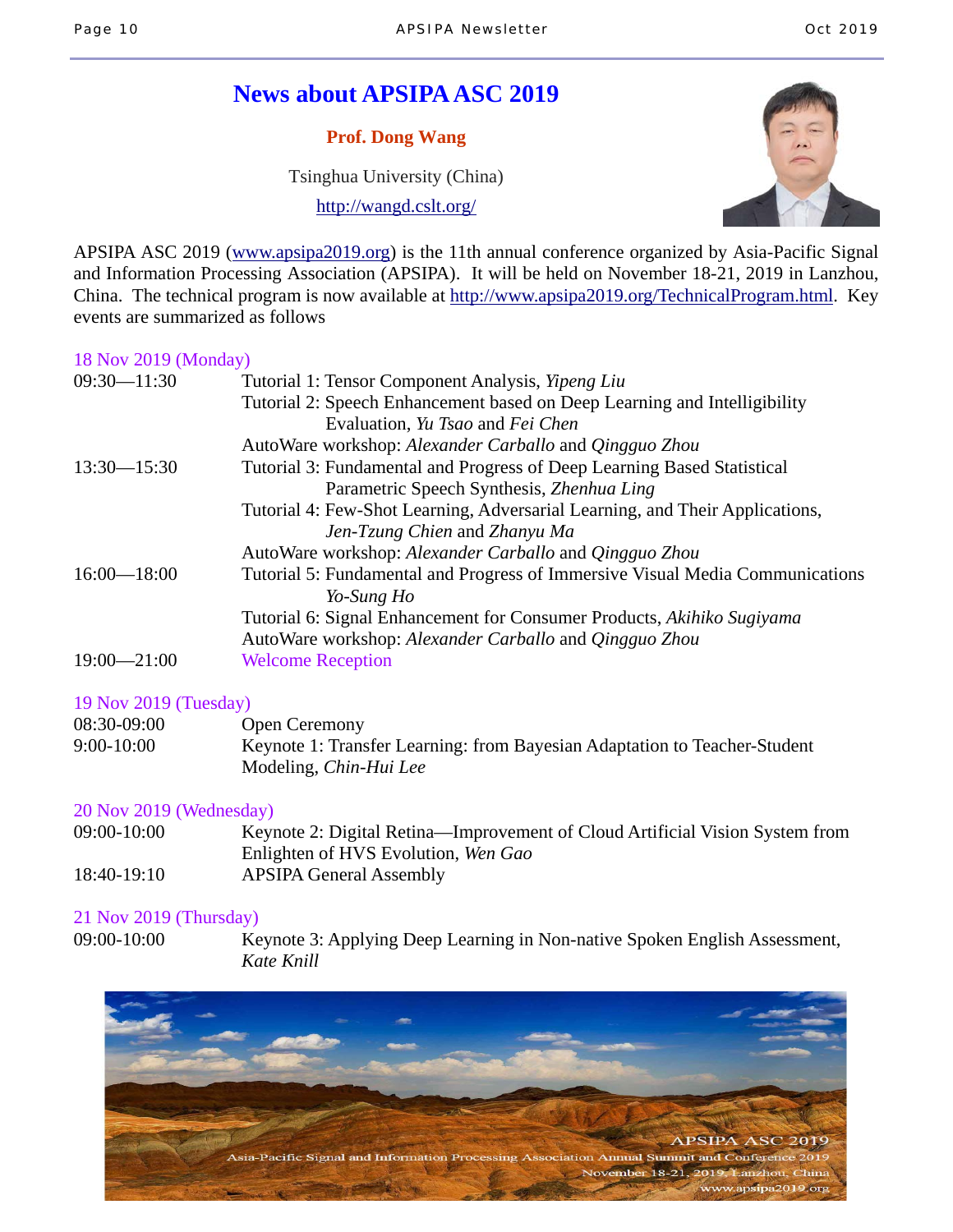●

## **Latest Articles from APSIPA Transactions on Signal and Information Processing (ATSIP)**

- **Residual sign prediction in transform domain for next-generation video coding** 
	- Alexey Filippov, Vasily Rufitskiy, Alexander Karabutov, Jianle Chen
	- DOI: https://doi.org/10.1017/ATSIP.2019.6
	- Published online: 11 October 2019, e24
- **Modern trends on quality of experience assessment and future work** 
	- Woojae Kim, Sewoong Ahn, Anh-Duc Nguyen, Jinwoo Kim, Jaekyung Kim, Heeseok Oh, Sanghoon Lee
	- DOI: https://doi.org/10.1017/ATSIP.2019.16
	- Published online: 10 October 2019, e23
- **Spectral-spatial feature extraction and supervised classification by MF-KELM classifier on hyperspectral imagery** 
	- Wenting Shang, Zebin Wu, Yang Xu, Yan Zhang, Zhihui Wei
	- DOI: https://doi.org/10.1017/ATSIP.2019.15
	- Published online:  $20$  September 2019, e22
- **Special issue on deep learning based detection and recognition for perceptual tasks with applications** 
	- Li-Wei Kang
	- DOI: https://doi.org/10.1017/ATSIP.2019.13
	- Published online:  $29$  July  $2019$ ,  $e21$
- **Deep-learning-based macro-pixel synthesis and lossless coding of light field images** 
	- Ionut Schiopu, Adrian Munteanu
	- $\bullet$  DOI: https://doi.org/10.1017/ATSIP.2019.14
	- Published online:  $17$  July  $2019$ ,  $e20$
- **Evaluating word embedding models: methods and experimental results** 
	- Bin Wang, Angela Wang, Fenxiao Chen, Yuncheng Wang, C.-C. Jay Kuo
	- DOI: https://doi.org/10.1017/ATSIP.2019.12
	- Published online: 8 July 2019, e19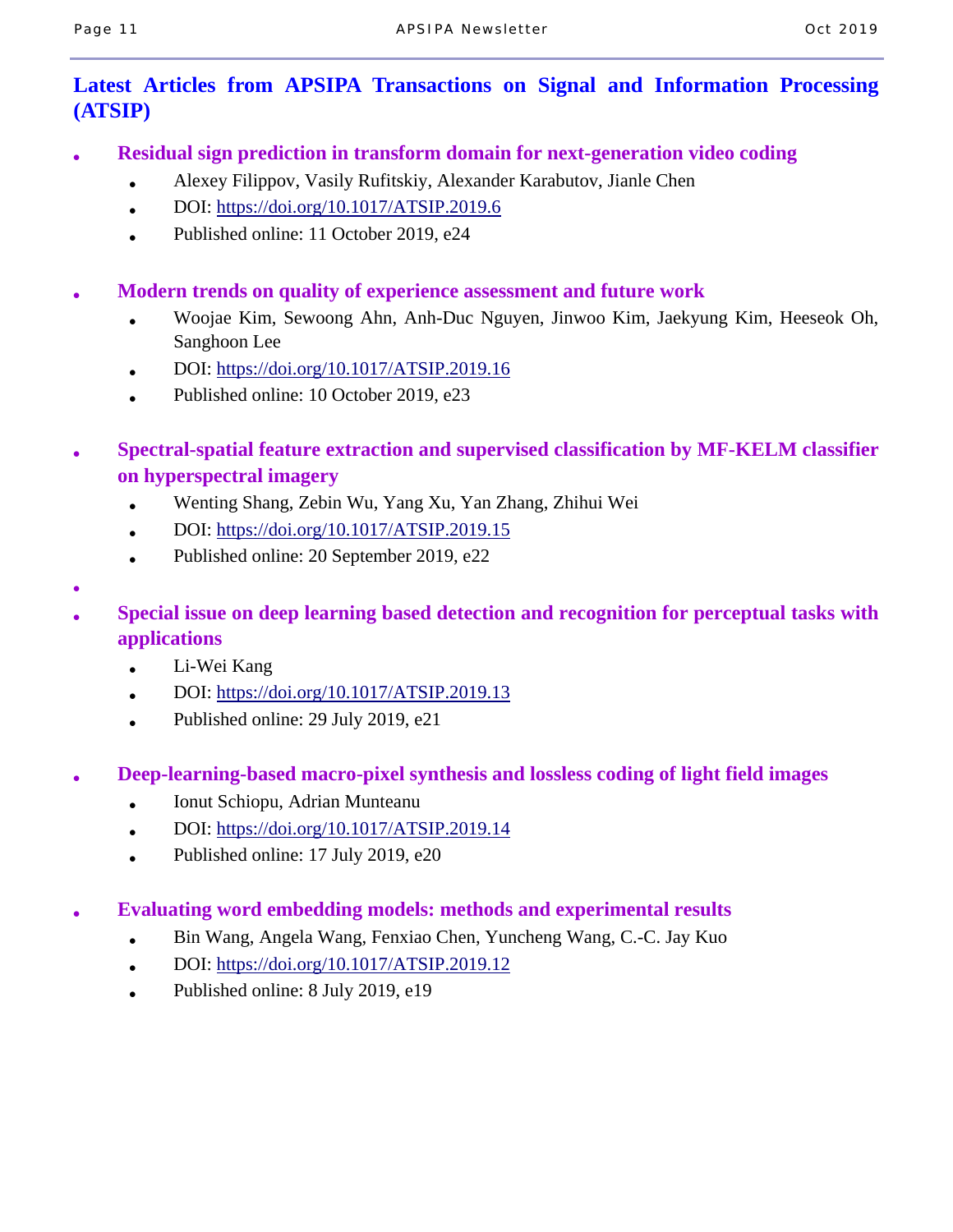## **Most Read Articles from ATSIP**

*https://www.cambridge.org/core/journals/apsipa-transactions-on-signal-and-information-processing/mostread*

- **An overview of channel coding for 5G NR cellular communications** 
	- Jung Hyun Bae, Ahmed Abotabl, Hsien-Ping Lin, Kee-Bong Song, Jungwon Lee
	- $\bullet$  DOI: https://doi.org/10.1017/ATSIP.2019.10
	- Published online: 24 June 2019, e17
- **A review of blind source separation methods: two converging routes to ILRMA originating from ICA and NMF** 
	- Hiroshi Sawada, Nobutaka Ono, Hirokazu Kameoka, Daichi Kitamura, Hiroshi Saruwatari
	- DOI: https://doi.org/10.1017/atsip.2019.5
	- Published online: 14 May 2019, e12
- **A tutorial survey of architectures, algorithms and applications for deep learning** 
	- Li Deng
	- DOI:  $\frac{https://doi.org/10.1017/atsip.2013.9}{https://doi.org/10.1017/atsip.2013.9}$
	- Published online: 22 January 2014, e2

# **Most Cited Articles from ATSIP**

*https://www.cambridge.org/core/journals/apsipa-transactions-on-signal-and-information-processing/mostcited*

- **A tutorial survey of architectures, algorithms and applications for deep learning** 
	- $\bullet$  Li Deng
	- DOI: https://doi.org/10.1017/atsip.2013.9
	- Published online:  $22$  January  $2014$ , e2

### ● **An overview on video forensics**

- Simone Milani, Marco Fontani, Paolo Bestagini, Mauro Barni, Alessandro Piva, Marco Tagliasacchi, Stefano Tubaro
- $\bullet$  DOI: https://doi.org/10.1017/ATSIP.2012.2
- Published online: 28 August 2012, e2
- **Recent advances on active noise control: open issues and innovative applications** 
	- Yoshinobu Kajikawa, Woon-Seng Gan, Sen M. Kuo
	- $\bullet$  DOI: https://doi.org/10.1017/ATSIP.2012.4
	- Published online:  $28$  August  $2012$ , e3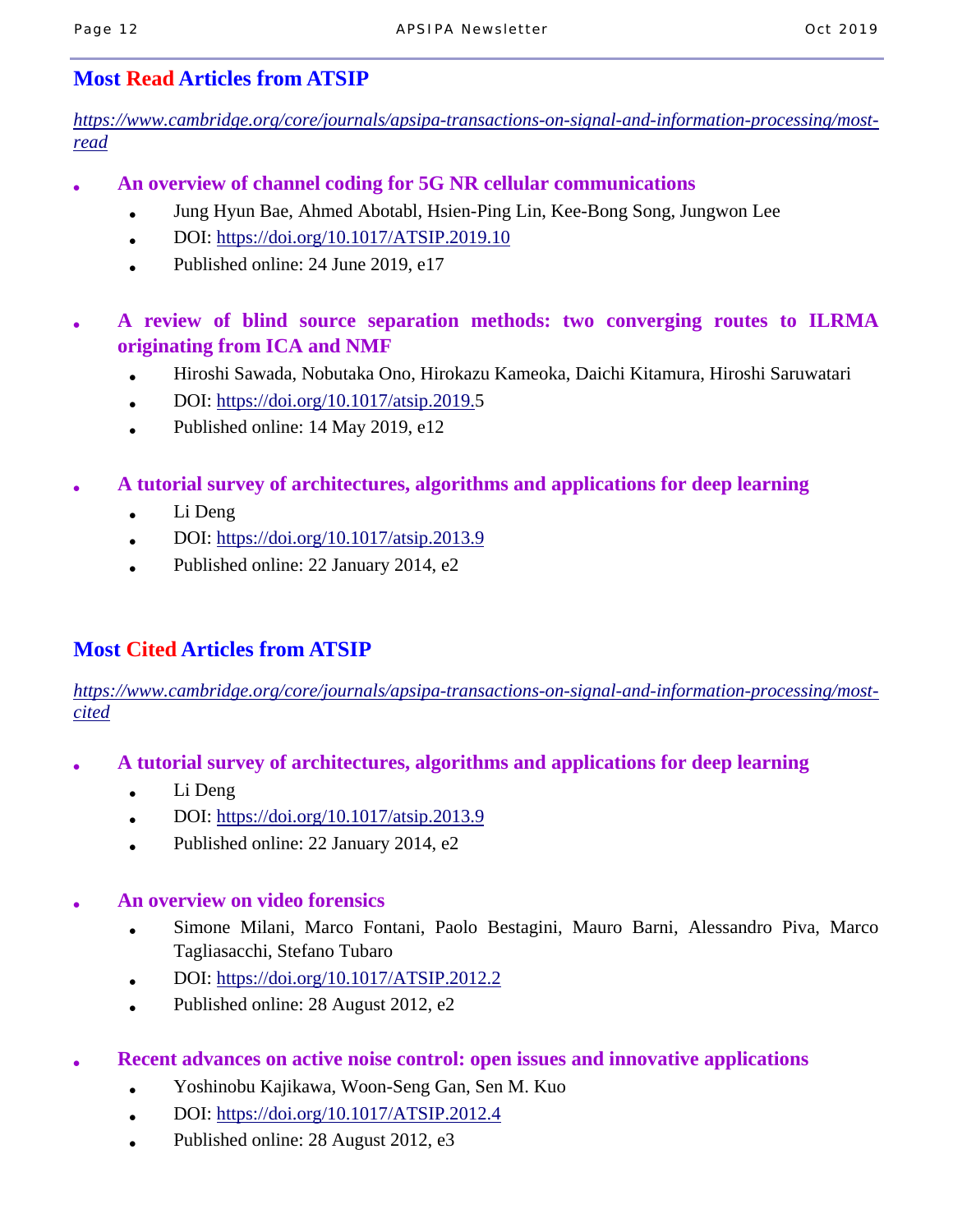# **APSIPA Membership**

### **Membership Benefits:**

- Links to highly qualified people within the organization to develop research, technology, teaching, and career
- Discount fee on APSIPA conferences
- Reduced subscription fee for APSIPA journals
- Access to information about the international activities in signal and information processing such as conferences, continuing education, short courses, seminars, distinguished lecture series, student internships, scholarships, job listings, publication venues, and mentorships

To motivate APSIPA members to participate in APSIPA conferences, the registration for the 11th APSIPA conference implies an automatic renewal of APSIPA membership up to the end of December 2020.

You may join as:

- Student Membership: Student members are those who are enrolled full time in universities, institutes, or any accredited degree
- Full Membership: Full members are individuals interested in being part of the APSIPA mission to excel signal and information processing field. They are eligible to vote, hold positions in APSIPA association, and contribute to serve as editorial board and program committee members in APSIPA journals and conferences
- **Life Membership**: Full members may choose to subscribe as life members pending on paying the discount fee of life membership. Early-bird registration fee is available for life members at all times when registering for APSIPA ASC

| Type of membership | Fees in US\$        | Fees in HK\$         |
|--------------------|---------------------|----------------------|
| Student Membership | 10 (per annual)     | 78 (per annual)      |
| Full Membership    | 30 (per annual)     | 234 (per annual)     |
| Life Membership    | 300 (a one-off fee) | 2340 (a one-off fee) |

# **Act Today! Join us at: http://www.apsipa.org/reg.asp**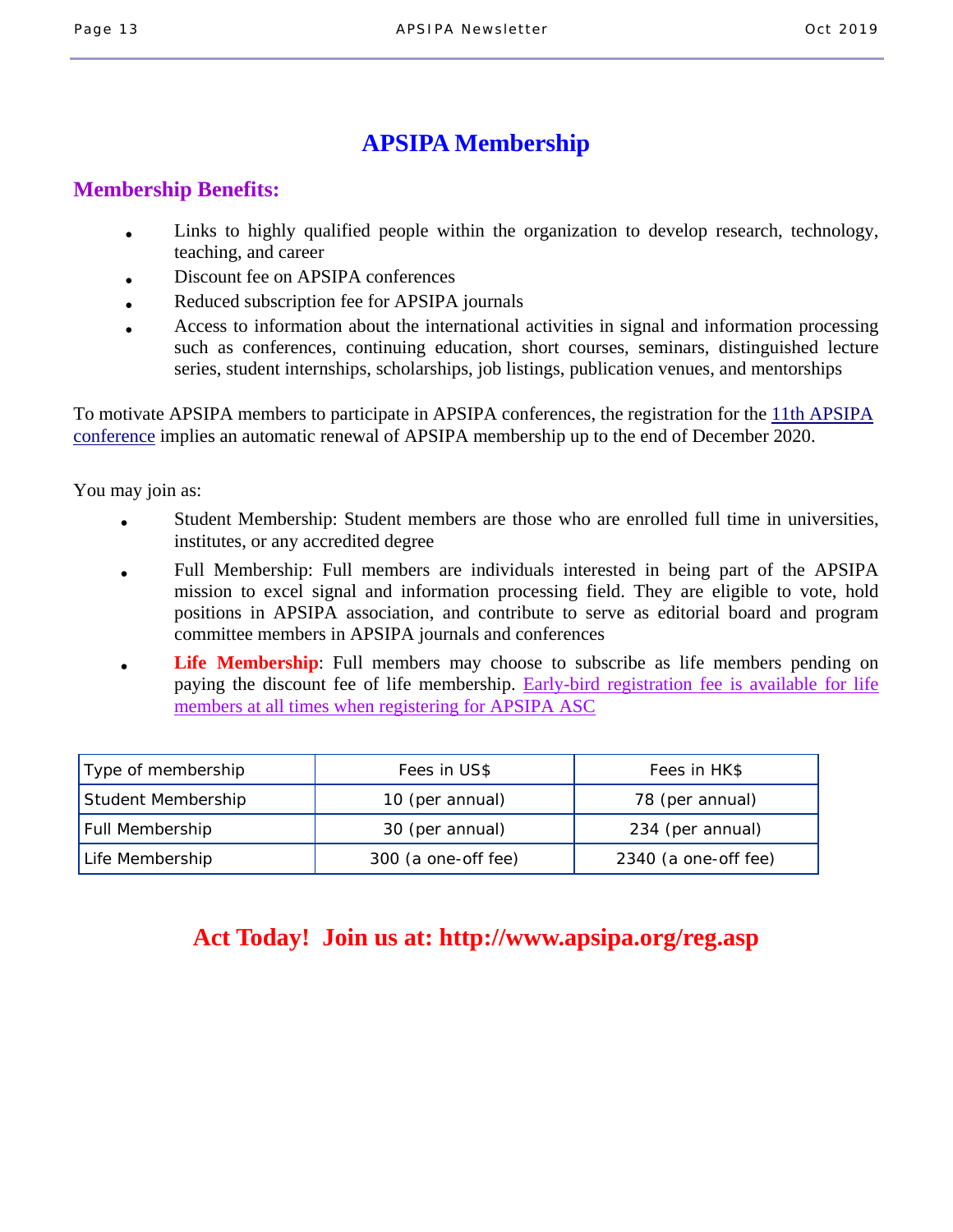# **Summary of Links**

- APSIPA ASC 2019: http://www.apsipa2019.org
- APSIPA Winter School 2019: http://www.apsipa2019.org/WinterSchool.html
- APSIPA Transaction on Signal and Information Processing: http://journals.cambridge.org/sip
- Paper Submission to APSIPA Transaction on Signal and Information Processing: http://mc.manuscriptcentral.com/apsipa
- APSIPA Industrial Activities: http://www.apsipa.org/industrial.htm
- APSIPA Friend's Lab: http://www.apsipa.org/friendlab/FriendLabs.htm.
- APSIPA Membership Registration/Renewal: http://www.apsipa.org/reg.asp
- APSIPA Magazine: http://www.apsipa.org/doc/magazine/apsipa\_magazine2018.pdf
- APSIPA Photo Gallery: http://www.apsipa.org/photo/photo.htm